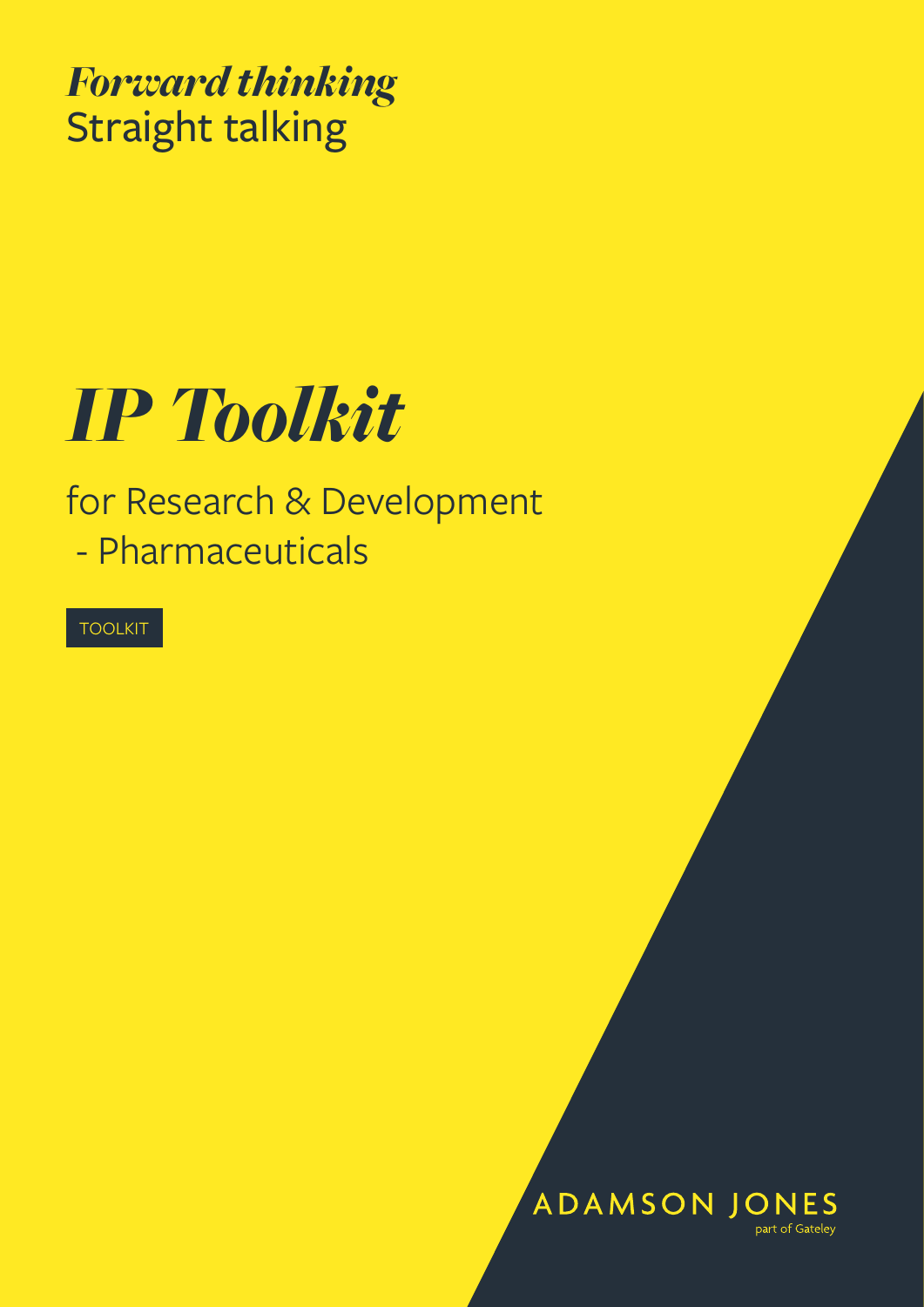## **Strong IP rights, particularly strong patent protection, are crucial to the pharmaceutical industry.**

The costs and investment of time associated with bringing a new medicine to the market are huge. Revenue generated from the sales of patented medicines is essential for driving the discovery and development of new pharmaceutical products.

Our attorneys can help ensure the best possible protection for the results of your research and can help you build a patent portfolio around your products. Working together, we can help you maximise the duration of your exclusivity by advising on ongoing opportunities for protection and the potential for patent term extensions.

Look inside for details of the services we offer to assist you.



## *Where to start...*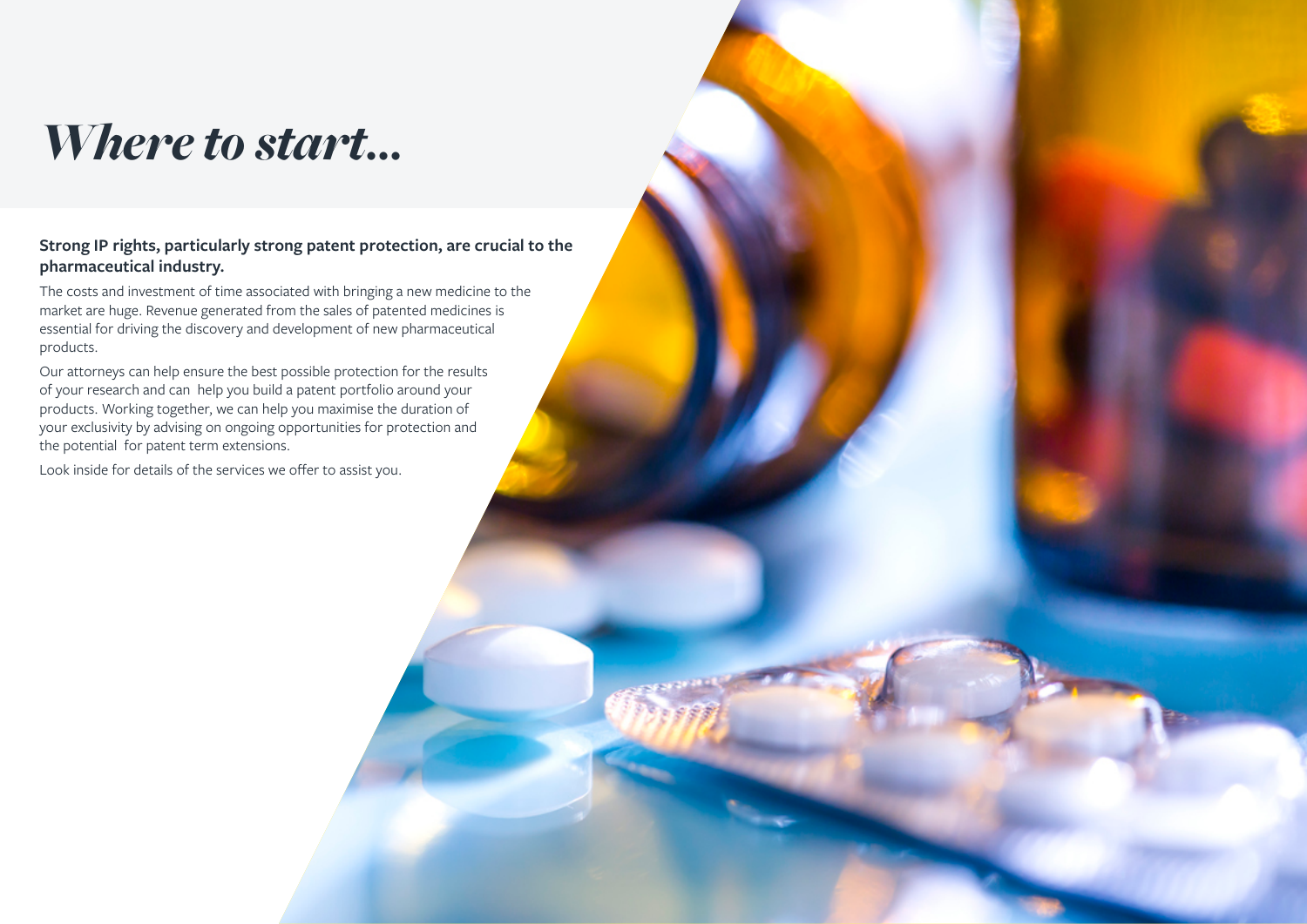| <b>PRODUCT DESIGN STAGE</b>                                                | <b>IP SERVICES WE OFFER</b>                                                 | <b>BENEFITS TO YOU</b>                                                                                                                                |
|----------------------------------------------------------------------------|-----------------------------------------------------------------------------|-------------------------------------------------------------------------------------------------------------------------------------------------------|
| <b>Review of</b><br>therapeutic target                                     | Searches for competitor IP                                                  | Analysis of competitive patent position. Advice to help you u<br>Practical advice on possible legal outcomes and measures to r<br>and decision-making |
| <b>General concepts</b>                                                    | Broad protection for new<br>compound classes                                | Generic patent protection for the comp                                                                                                                |
| <b>Selections Inventions</b>                                               | Patent protection for lead<br>compounds / development<br>candidates         | Identification of opportunities to prolong effective pate                                                                                             |
| <b>Process Development</b>                                                 | Identification of potential<br>further patent protection                    | Advice and action to protect optimised synthetic proces                                                                                               |
| <b>Formulation</b><br><b>Development   Drug</b><br><b>Delivery Devices</b> | Building patent protection<br>around your product                           | Advice and action to protect the form in which a new drug is                                                                                          |
| <b>Branding</b>                                                            | Trade mark clearance<br>and registration                                    | Ensure freedom to use your chose<br>Build the value of your b                                                                                         |
| <b>Product Lifecycle</b><br><b>Management</b>                              | Ancillary patent protection<br>to extend effective patent<br>lifetime       | Identification of further patentable inventions: enantiomers; po                                                                                      |
| <b>Ongoing</b>                                                             | Patent and trade mark<br>watching services<br>Administration of IP renewals | Ongoing awareness of development trends and early warnir<br>Ensure your IP protection remains in force for as lo                                      |

Ip you understand where genuine threats/risks lie.

res to mitigate IP risks. Feeds commercial strategy a-making.

e compound class of interest

ive patent lifetime for promising compounds

processes and generate further defensive IP

drug is marketed. Extend effective patent lifetime

ur chosen trade name.

of your brand

ners; polymorphs; dosage regimens; new indications

y warning of competitor product developments.

for as long as it is commercially valuable